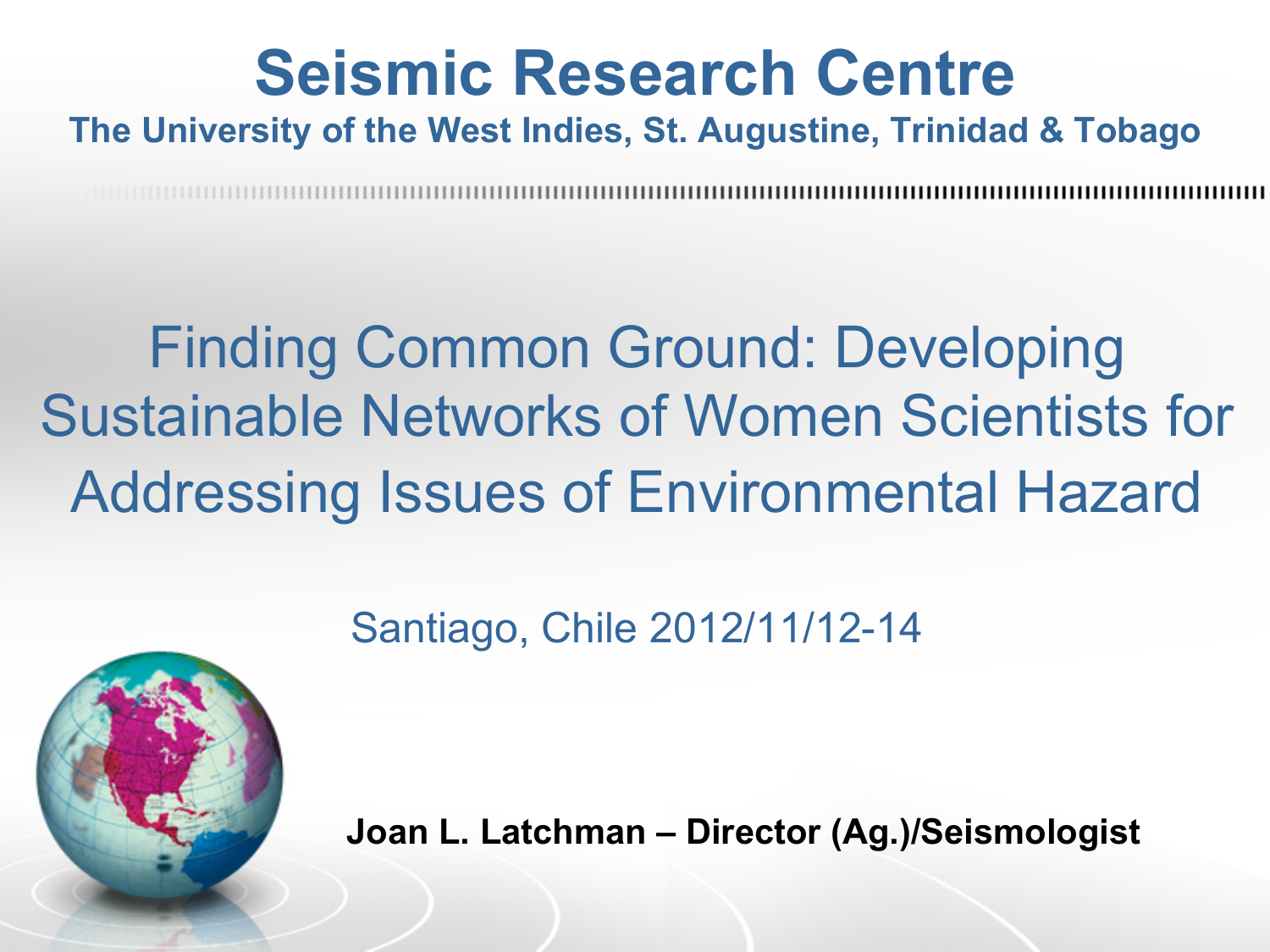### **Seismic Research Centre**

#### Cultural Aspects of Disasters: How Cultural Norms Influence Mitigation

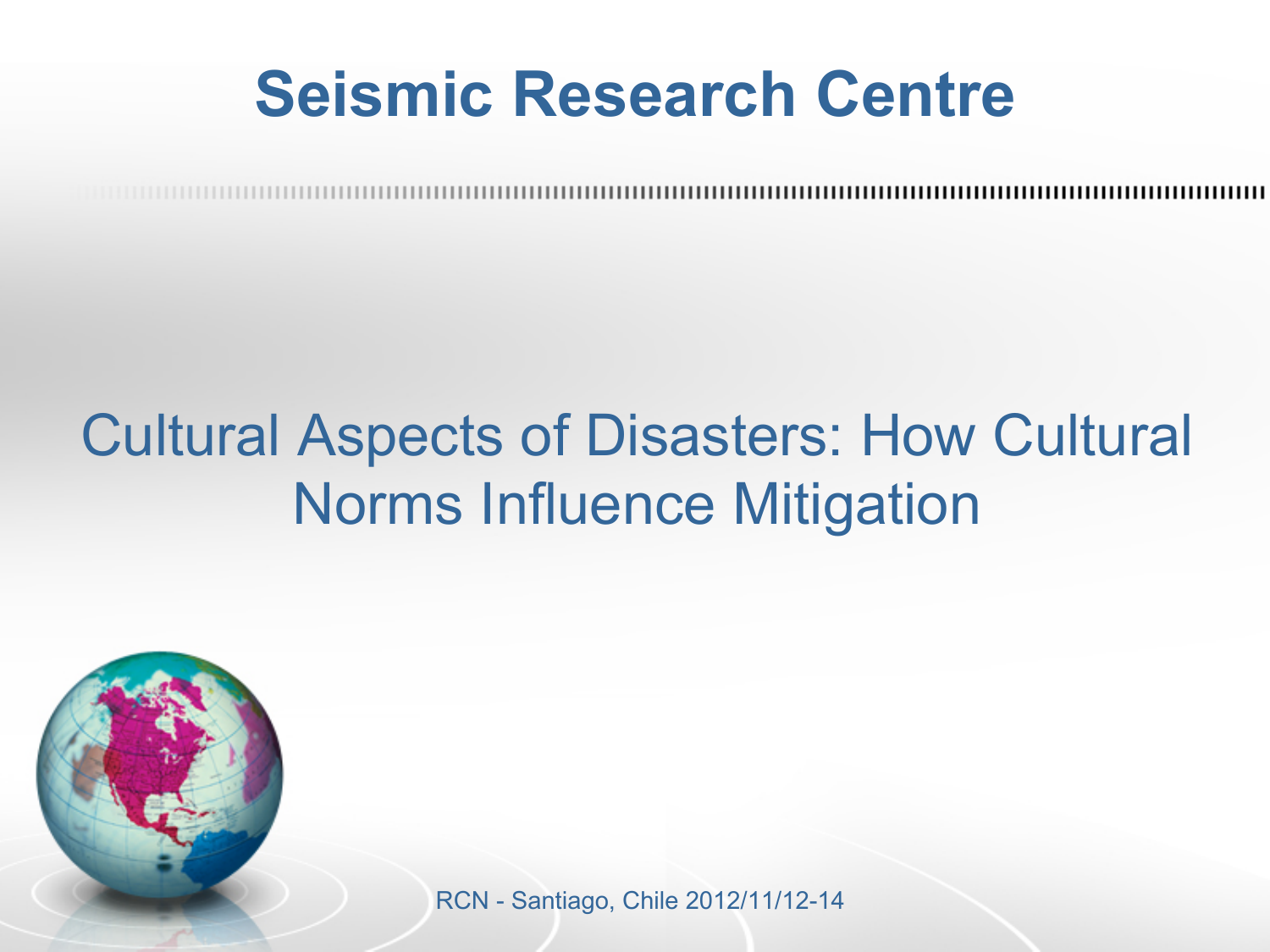#### Cultural Aspects of Disasters: How Cultural Norms Influence Mitigation

What is a Disaster? – Event that overwhelms societal coping mechanisms

"Societal" ⇒ multiplied individual tragedies = Disaster

∴Effective Response ∈ understanding the society

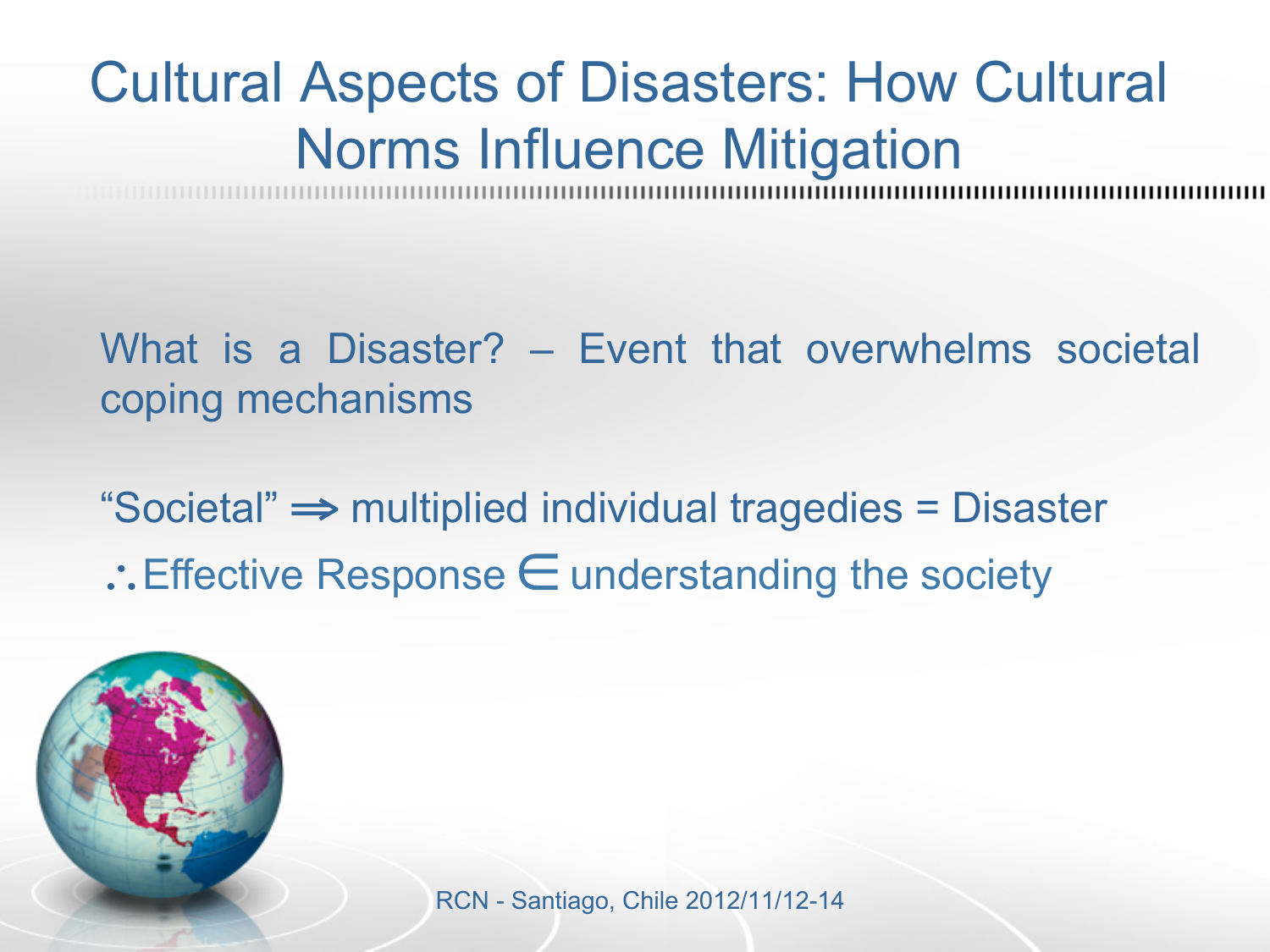#### Disaster Response: Important Societal **Components**

Societies – Hunter-Gatherer, Nomadic, Tribal, Pastoral, Agricultural, Feudal, Industrial, Knowledge-based

Context – Secular, Religious

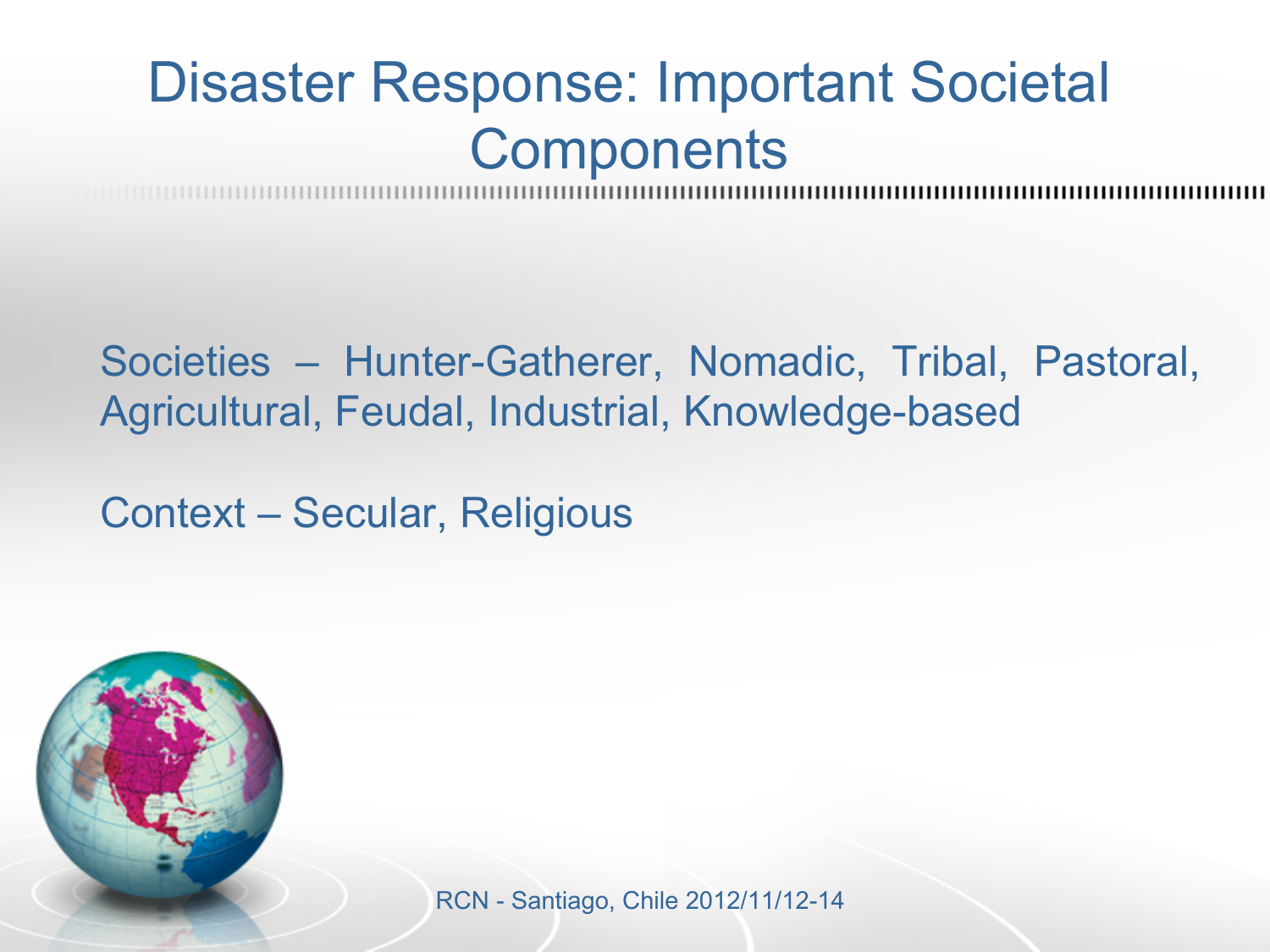#### Disaster Prone Societies in the Geological **Context**

Vulnerable Societies – Hunter-Gatherer, Nomadic, Tribal, Pastoral, Agricultural, Feudal, Industrial, Knowledgebased are all vulnerable depending on the particular geological hazard. All are vulnerable to the effects of volcanic activity. Agricultural to Knowledge-based more vulnerable to earthquakes (collapsing buildings...

Secular/Religious – may contribute to vulnerability by promoting risky behaviours.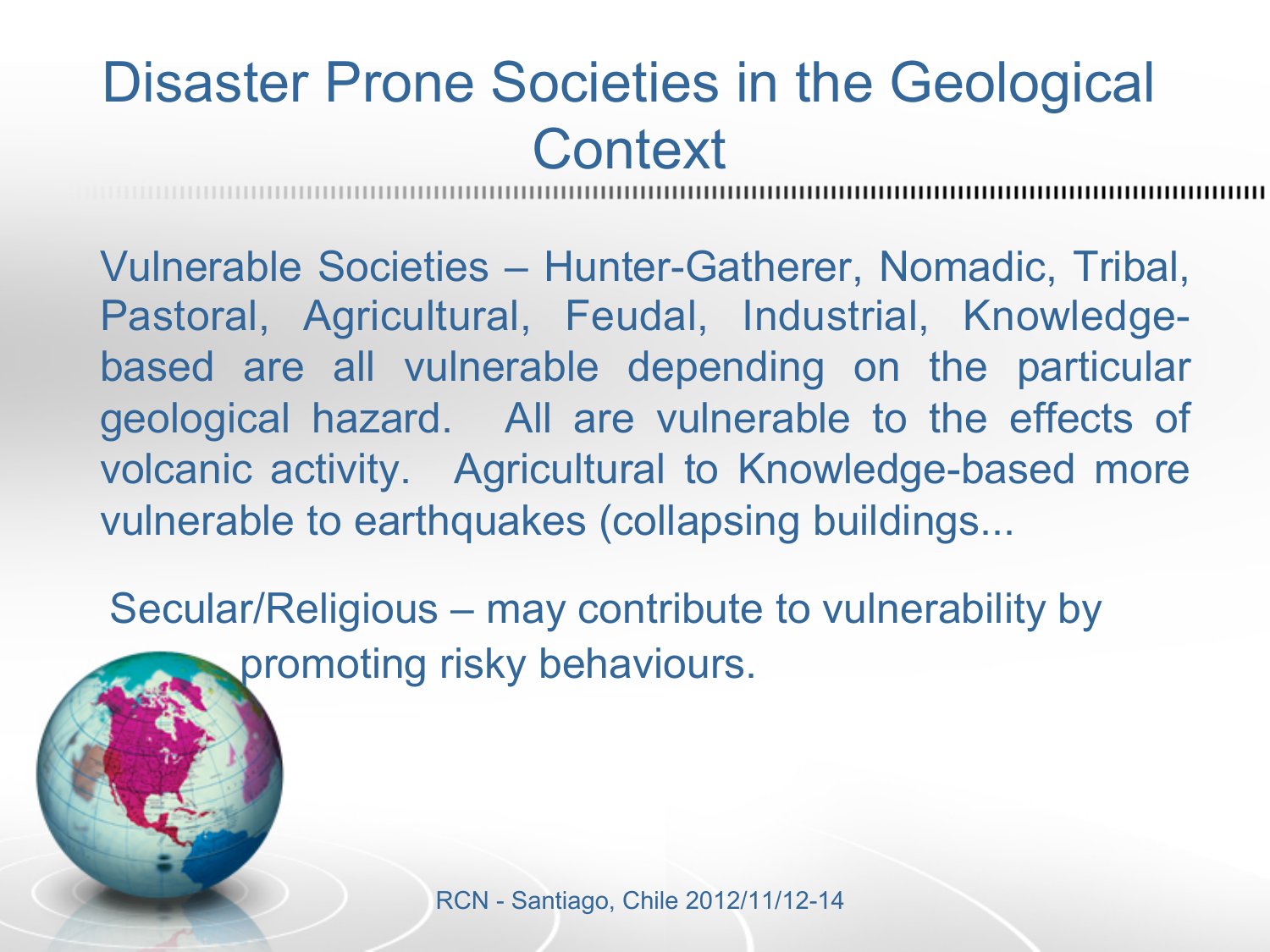#### Given Context – Appropriate Response for **Scientists**

What is the Context? – Take time to know and understand

In the event of a rapid onset disaster there may not be enough time to fully know and understand.. If we are serious about helping, then we meet and treat with respect. Engage with humility. Find out who in the community is well-respected and have the ear of the community and work with and through them.



Whatever the message to be communicated, the community leaders must first be persuaded. It is counterproductive to ignore established communication channels.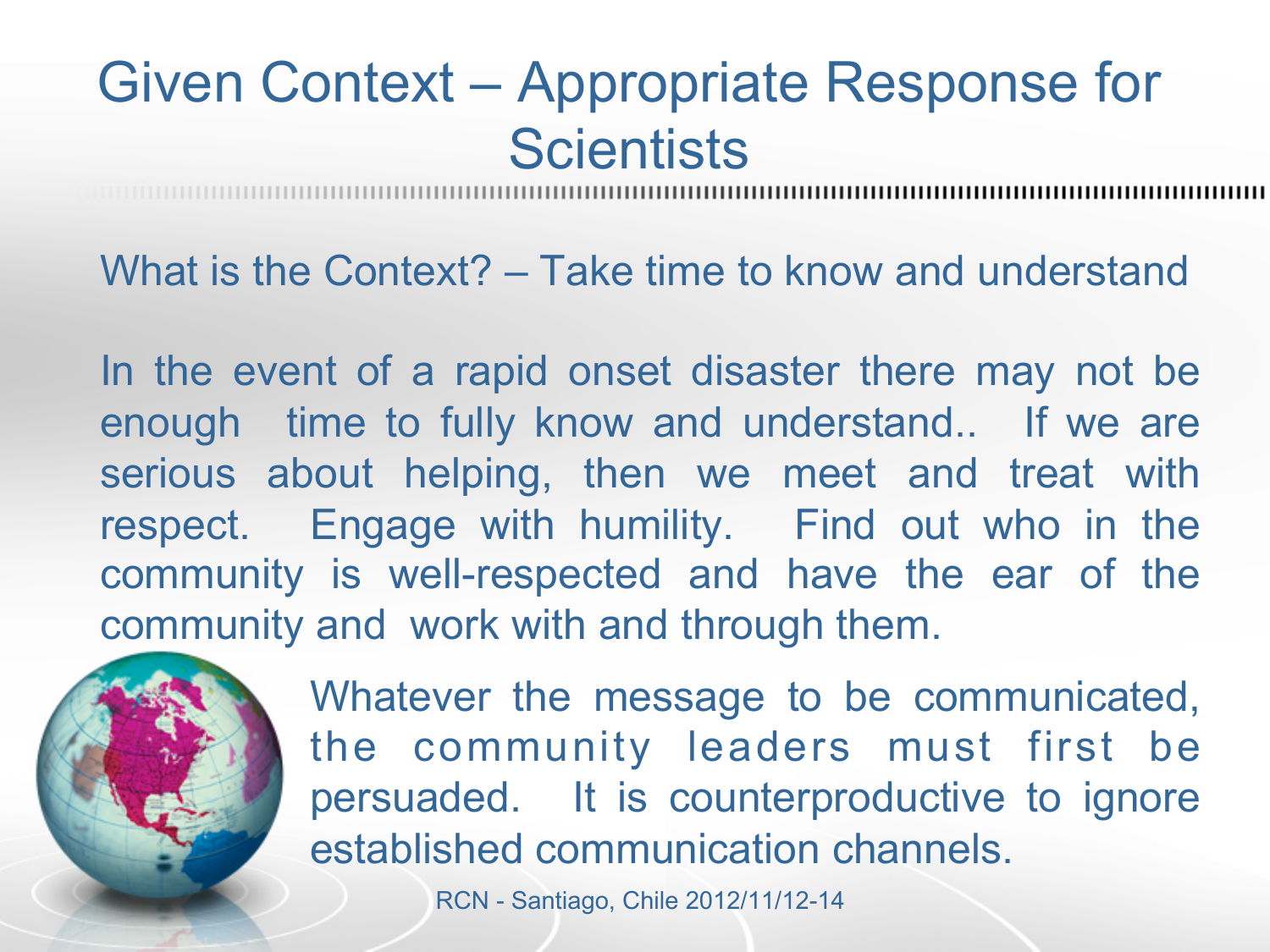#### Scientist in the Religious Context

In general, scientists and the religious are antagonistic. The preconception that those who are religious must of necessity be feeble in the brain is very narrow thinking and actually sends that message, which then defeats our cause. The sense of superior knowledge and intellect usually paraded unapologetically does not win friends and influence people.



Of course, the religious may present certain challenges e.g. God is a West Indian and those bad things won't happen to us; or it is God's work and you are fighting against God.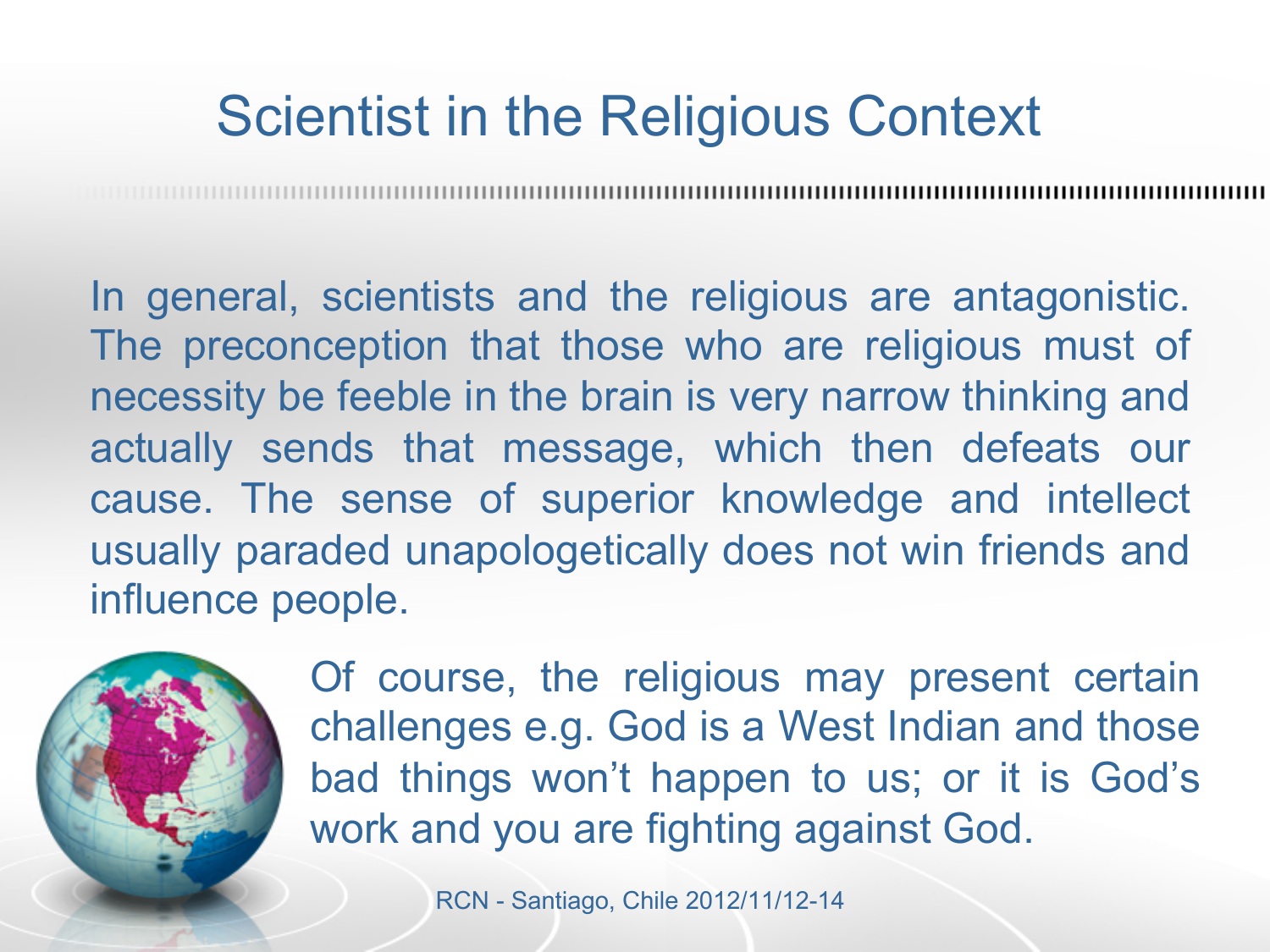#### Learn to Work with the Material Available

Find a way to allow people to give themselves permission to accept advice and act on it e.g. Cite examples where it is accepted that God is in clear control, but human intervention is not only welcome, but expected. One that I have used is the practice of pre-natal care and medical intervention when the baby is in a breach position; the intervention going so far as caesarean sections.



While this strategy will not win over everyone all at once It may be the opening that wins confidence and trust; the blow that opens the first fracture in the barrier.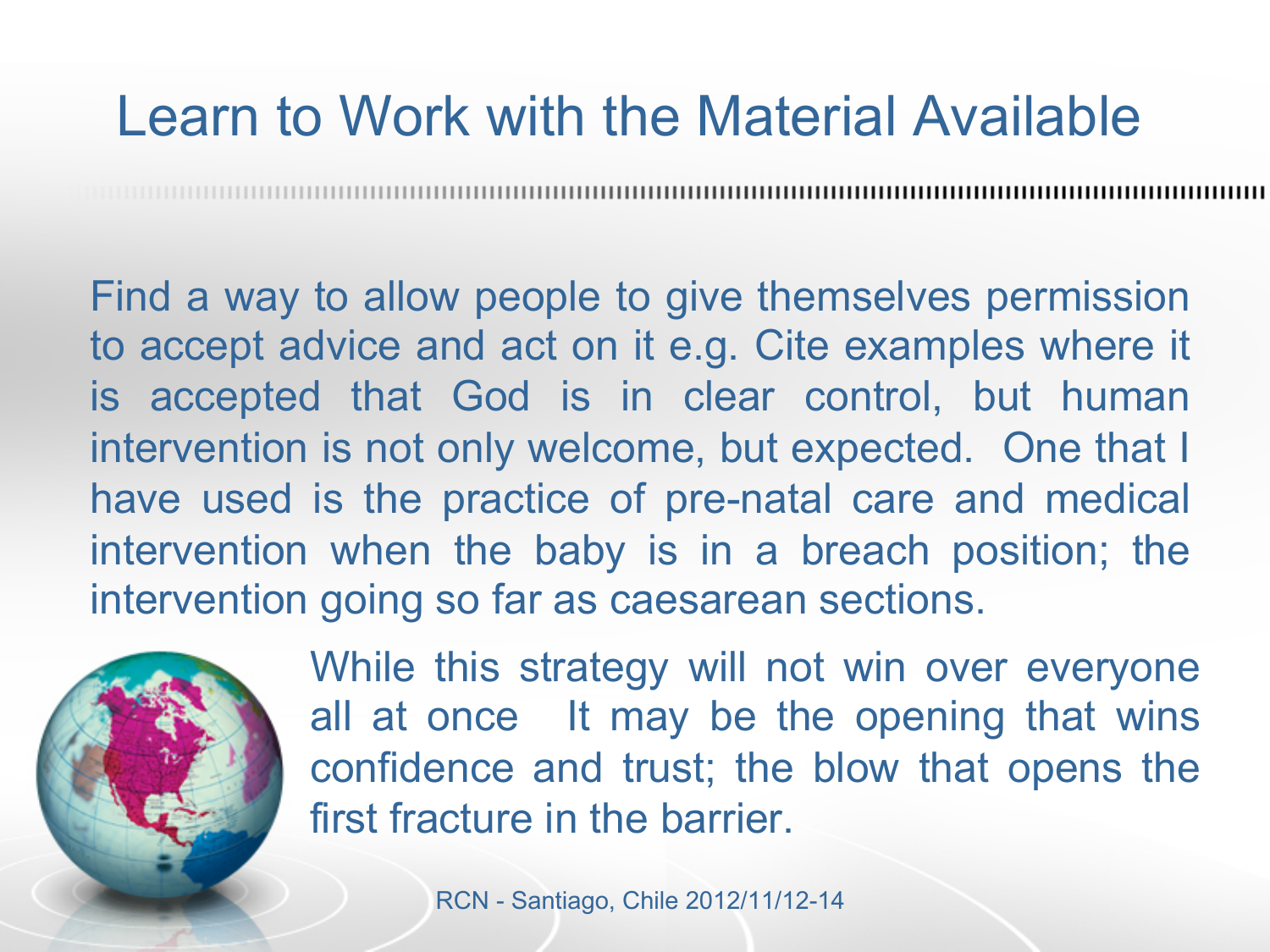#### Scientist in the Secular Context

On the other hand, it may be considered that scientists are more at home with the secular minded. But here too there can be challenges. There is the "Preventative Maintenance" philosophy and the "Breakdown Maintenance" philosophy. We advocate the former, but many in this group subscribe to the latter. Strategy to persuade to the "Preventative Maintenance" model are essential.



While there is no approach guaranteed to succeed, Various points may be made, guided by those respected in the community e.g. the cost, total cost, of no preparation.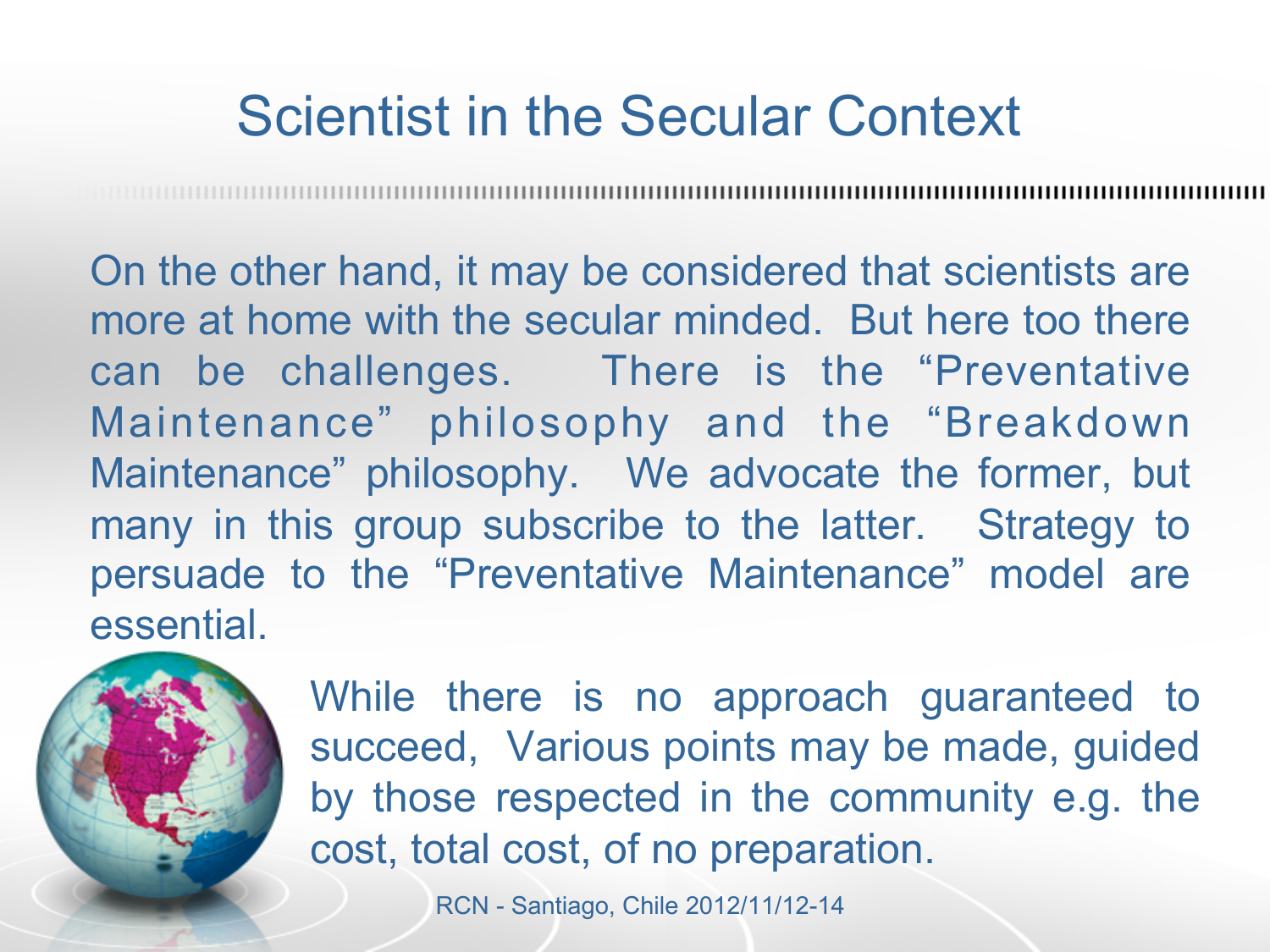#### **Conclusion**

This serves as an introduction to the issues that can and do arise in trying to promote preparedness. The main point to get is that confrontational is not usually a good strategy e.g. if the audience believes in creation there is absolutely no reason to speak about the Earth taking millions of years to be formed; this only serves to distract attention from the message to be sent. Taking time to learn about the target community and allowing that to



.

guide the conversation can go a long way in tempering resistance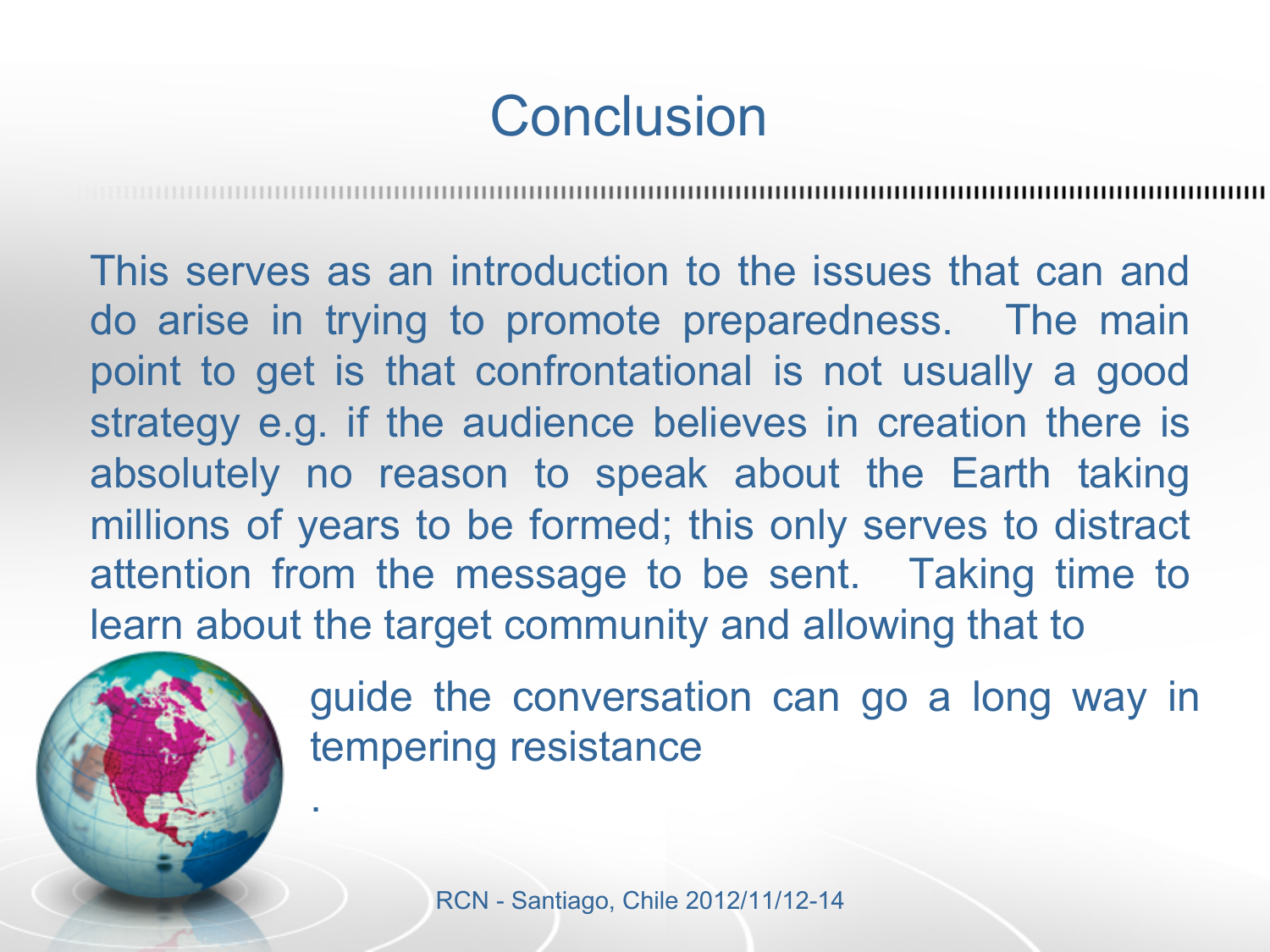#### Research on the Subject

Research into the role and influence of faith based systems by Caribbean investigators is growing e.g.:

Pastoral Care in Disaster: A theological reflection – Joan Anne Delsol Meade Ph.D. Thesis Edinburgh University 2006 is a good place to start and to pick up the reference trail.